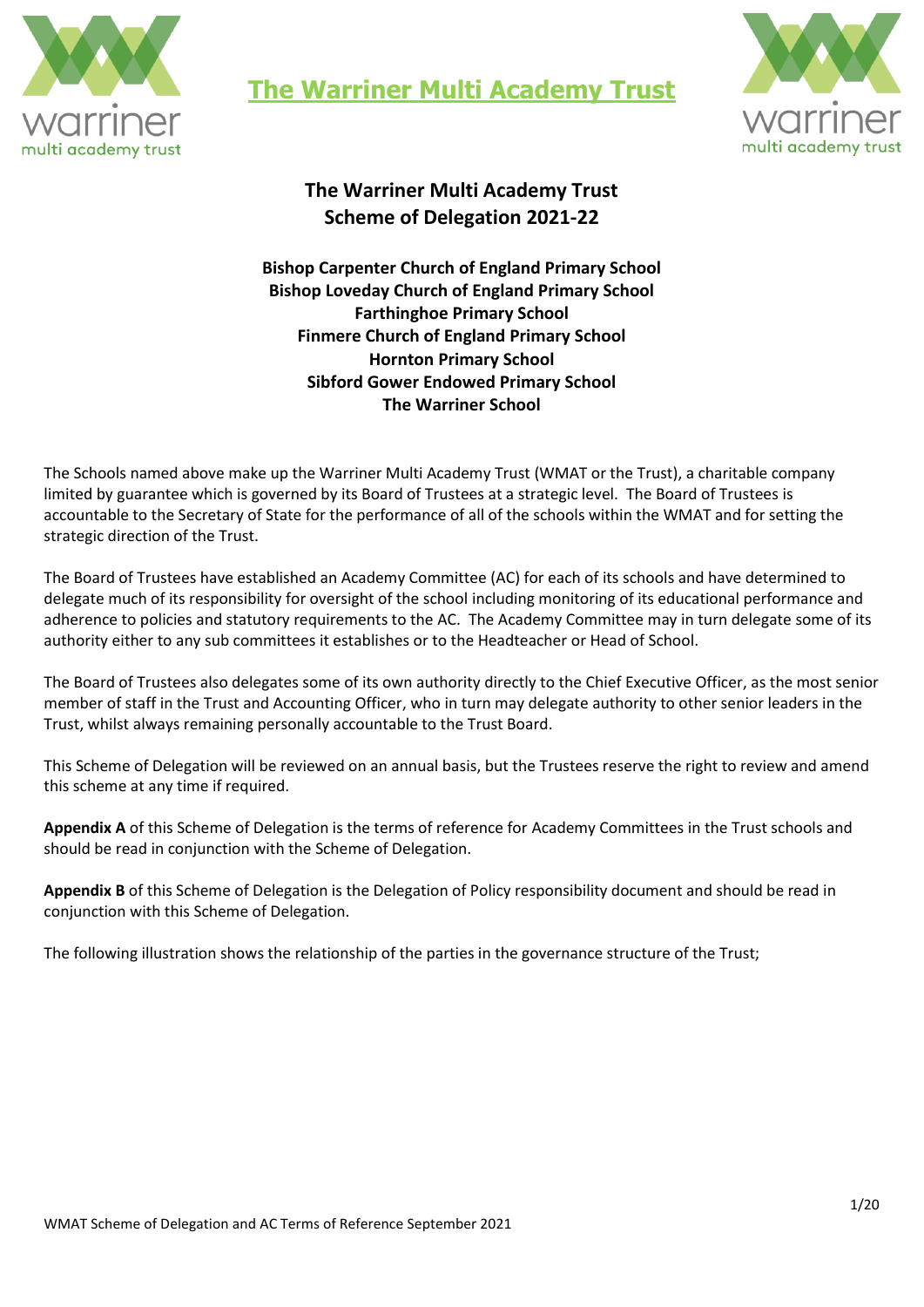

- The CEO will also be the Executive Head Teacher in the secondary school (TWS) where there is a Head of School instead of a Head Teacher.
- The Head of Primary will also be the Executive Head Teacher in primary school where there is Head of School instead of a Head Teacher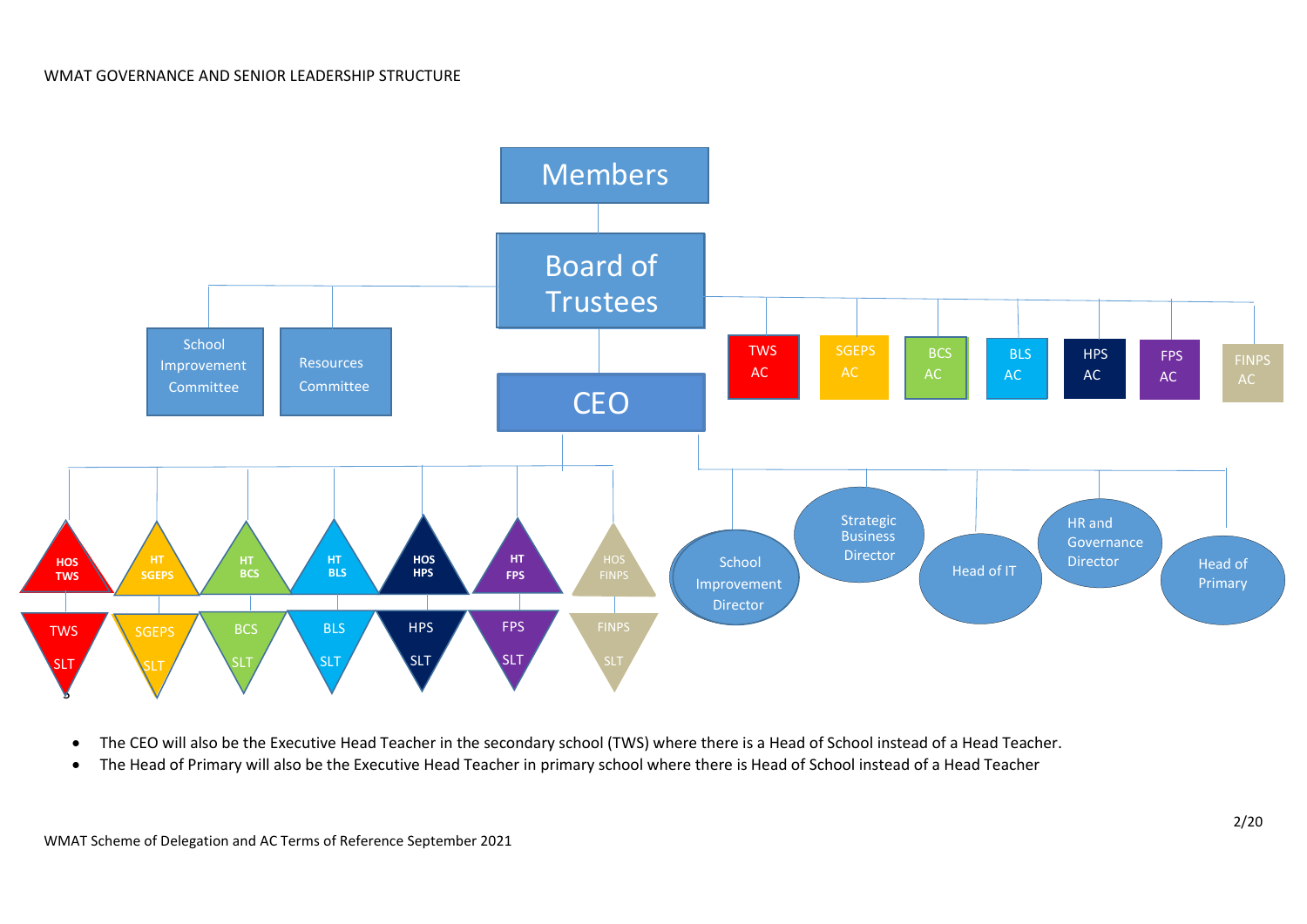The constitution of each Academy Committee is as follows:

## **Bishop Carpenter**

A total of 12 governors to include the following:

- 2 elected parent governors
- 1 elected staff governor
- 1 Headteacher/Head of School

7 Foundation governors appointed by the trustees in partnership with the Oxford Diocesan Board of Education of whom 1 will be appointed on the nomination of the Trustees of the Educational Foundation of Christobella Countess Saye and Sele

1 trustee appointed governor

# **Bishop Loveday**

A total of 12 governors to include the following;

3 elected parent governors

1 elected staff governor

1 Head Teacher/Head of School

7 Foundation governors appointed by the trustees in partnership with the ODBE and with up to 4 nominations from the Bodicote Parochial Church Council.

## **Farthinghoe**

A total of up to 11 governors to include the following;

2 elected parent governors

1 elected staff governor

1 Head Teacher/Head of School

Up to 7 trustee appointed governors

# **Finmere**

A total of 8 Governors to include the following;

2 elected parents governors

1 elected staff governor

1 Head Teacher/Head of School

2 Foundation Governors - appointed by the trustees in partnership with ODBE – one of whom is the Rector of Shelswell ex officio

2 trustee appointed governors

# **Hornton**

A total of up to 11 governors to include the following;

2 elected parent governors

1 elected staff governor

1 Head Teacher/Head of School

Up to 7 trustee appointed governors

# **Sibford Gower**

A total of up to 12 governors to include the following:

2 elected parent governors

1 elected staff governor

1 Head teacher/Head of School

Up to 8 trustee appointed governors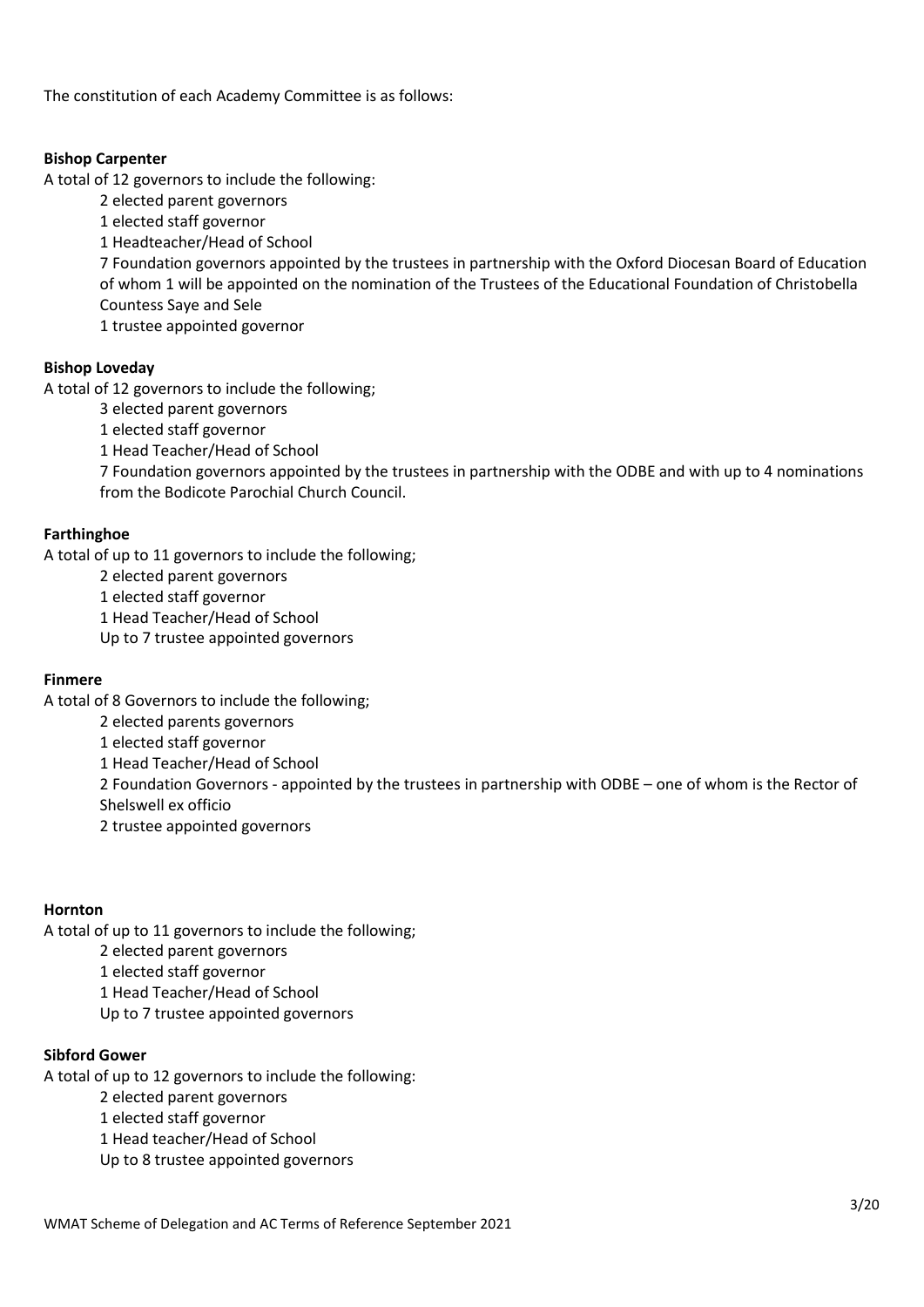## **The Warriner:**

A total of up to 16 governors to include the following;

4 elected parent governors

1 elected staff governor

1 Headteacher/Head of School

Up to 10 trustee appointed governors

# **Role of Trust Members**

Members are akin to the shareholders and have ultimate control over the direction of the Trust. They ensure the charitable company achieves its objectives, signs off the annual report and accounts and appoints the Trustees. As summarised in the Academies Financial Handbook, members of the multi academy trust:

1. Subscribe to the Trust's memorandum of association (where they are founding members)

2. May amend the articles of association subject to any restrictions in the articles, the funding agreement or charity law

3. May, in certain circumstances, appoint new members or remove existing members

4. Have powers to appoint and remove Trustees in certain circumstances

5. May, by special resolution, issue direction to the Trustees to take a specific action

6. Appoint the Trust's auditors and receive the Trust's audited annual accounts (subject to the Companies Act)

7. Have power to change the name of the company and, ultimately, wind up the academy trust.

The Trust Members are comprised of;

- The Diocesan Board of Education acting corporately or the Diocesan Director of Education or their representative
- Two individual members nominated by the Diocesan Board of Education
- The Chair of the Trust Board
- One member appointed as an individual by the other Members recommended by the Trustees.

# **Role of the Board of Trustees**

The Board of Trustees (Referred to as "Directors" or "Trustees") are appointed by the Members. Their core duties as the Trustees of the MAT, as set out in the Academies Financial Handbook (AFH), are to:

#### *1. Ensure clarity of vision, ethos and strategic direction*

# *2. Hold the executive leaders to account for the educational performance of the organisation and its pupils, and the performance management of staff;*

#### *3. Oversee and ensure effective financial performance.*

The Trustees have overall responsibility and ultimate decision making authority for the work of the Trust. This is largely exercised through strategic planning and the setting of policy. It is managed through business planning, monitoring, performance management, the setting of standards and expectations and the implementation of quality assurance processes. The Trustees have the power to direct change where required.

The Trustees have a duty to act in the fulfilment of the Trust objectives and must have regard to the interests of all the schools for which the Trust is responsible in deciding and implementing any policy or exercising any authority. They must ensure regularity and propriety in the use of Trust funds, and achieve economy, efficiency and effectiveness – the three key elements of value for money.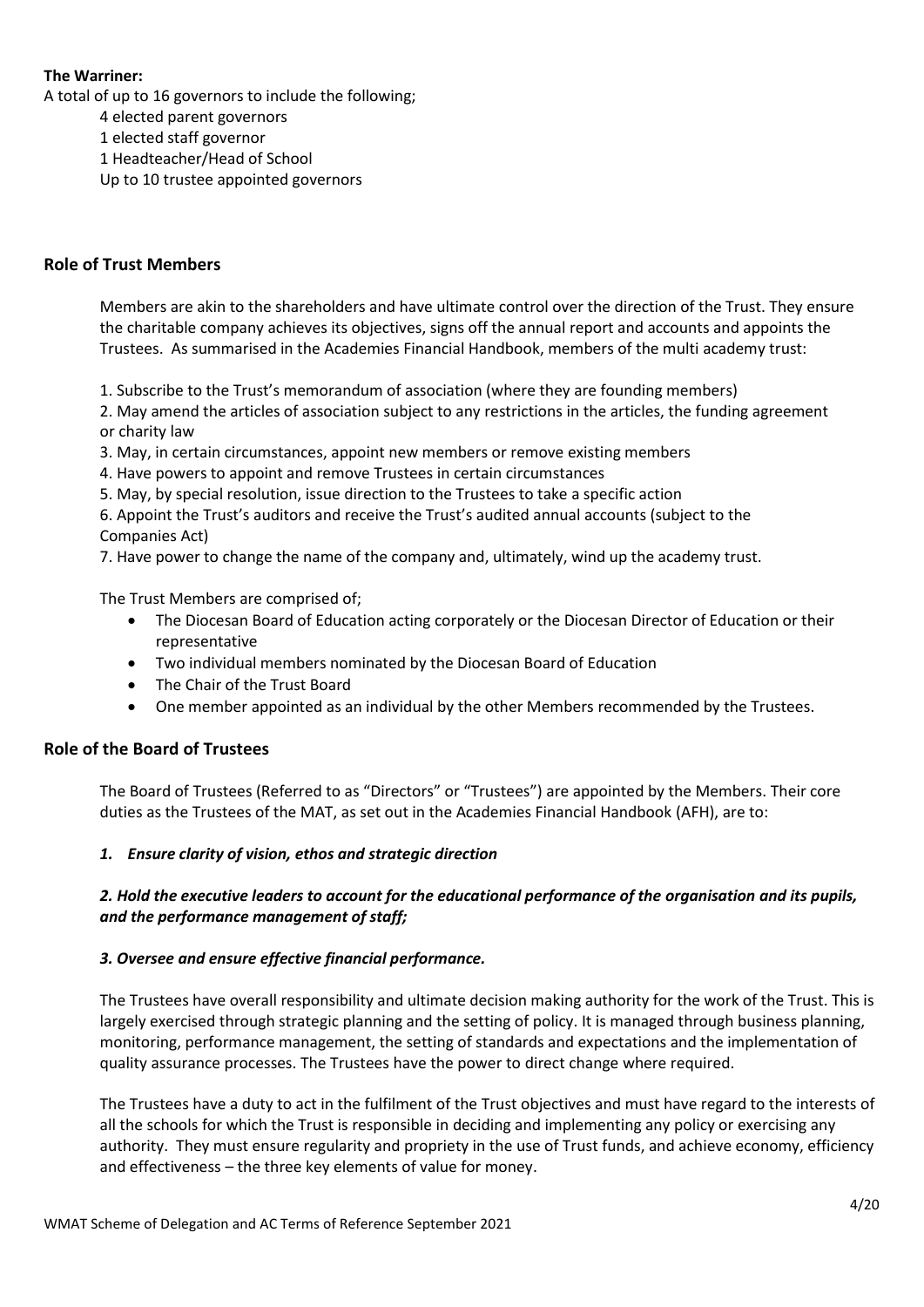The Chair of Trustees is responsible for ensuring the effective functioning of the Board and setting professional standards of governance.

The WMAT organises its governance structure in such a way as to maximise the skills and context of different layers of governance to avoid duplication and to effectively deliver the functions of Governance to support the vision of the WMAT and its individual schools. It does this by delegating some duties to its Academy Committee, its Resource and Audit Committee, its School improvement Committee and to the CEO.

The Board of Trustees maintains direct accountability (through its Resources Committee) for most of the third core governance accountability; "Overseeing the financial performance of the organisation and making sure its money is well spent" including agreeing a 5 year budget with Head Teachers and Chairs of Governors and scrutinising management accounts monthly against the agreed budget. They will also monitor risk factors and ensure that the WMAT Central Services finance team meets all the requirement of the AFH.

All Trustees are appointed by the Trust Members. They appoint a minimum of 5 Trustees. There is no maximum number.

## **Role of the Chief Executive Officer**

The Chief Executive Officer has delegated responsibility for the operation of the Trust, including the performance of all its schools. The CEO is the Accounting Officer, so has overall responsibility for the Trust's financial responsibilities and must ensure that the organisation is run with financial effectiveness.

The CEO line manages the Senior Leadership Team of the WMAT, comprising Head Teachers and Head of Schools. The CEO line manages the leaders of the WMAT Central Services Teams.

The "relevant body" for appraisal of the CEO for their accountabilities as the CEO is a subgroup of The WMAT Trustees' board supported by a suitably skilled and /or experienced external adviser who has been appointed by the Relevant Body for that purpose.

The CEO is an ex officio Trustee of the WMAT. The CEO will be in attendance at Academy Committee meetings at schools where they are the Executive Head Teacher.

#### **Role of the Academy Committee**

Academy Committees (ACs) are committees of the Board of Trustee. They operate under the delegations set out in this document and the Academy Committee Terms of Reference, both of which are approved by the Board of Trustees.

Those elected/appointed to serve on an Academy Committee are members of a committee of the Board of Trustees and are referred to as "Governors".

Even where responsibility is delegated to the AC, it is the Board of Trustees or "Trust", as the legal entity, that holds statutory accountability and not the AC.

By maintaining financial scrutiny with the Trustees the aim is to allow the Academy Committees the time to focus on the 2nd core function of governance; "Holding executive leaders to account for the a) educational performance of the organisation and its pupils, b)the performance management of its staff.". The Trustees believe that local governors are best placed to fully understand the context and challenges of their school and are therefore essential in delivering this accountability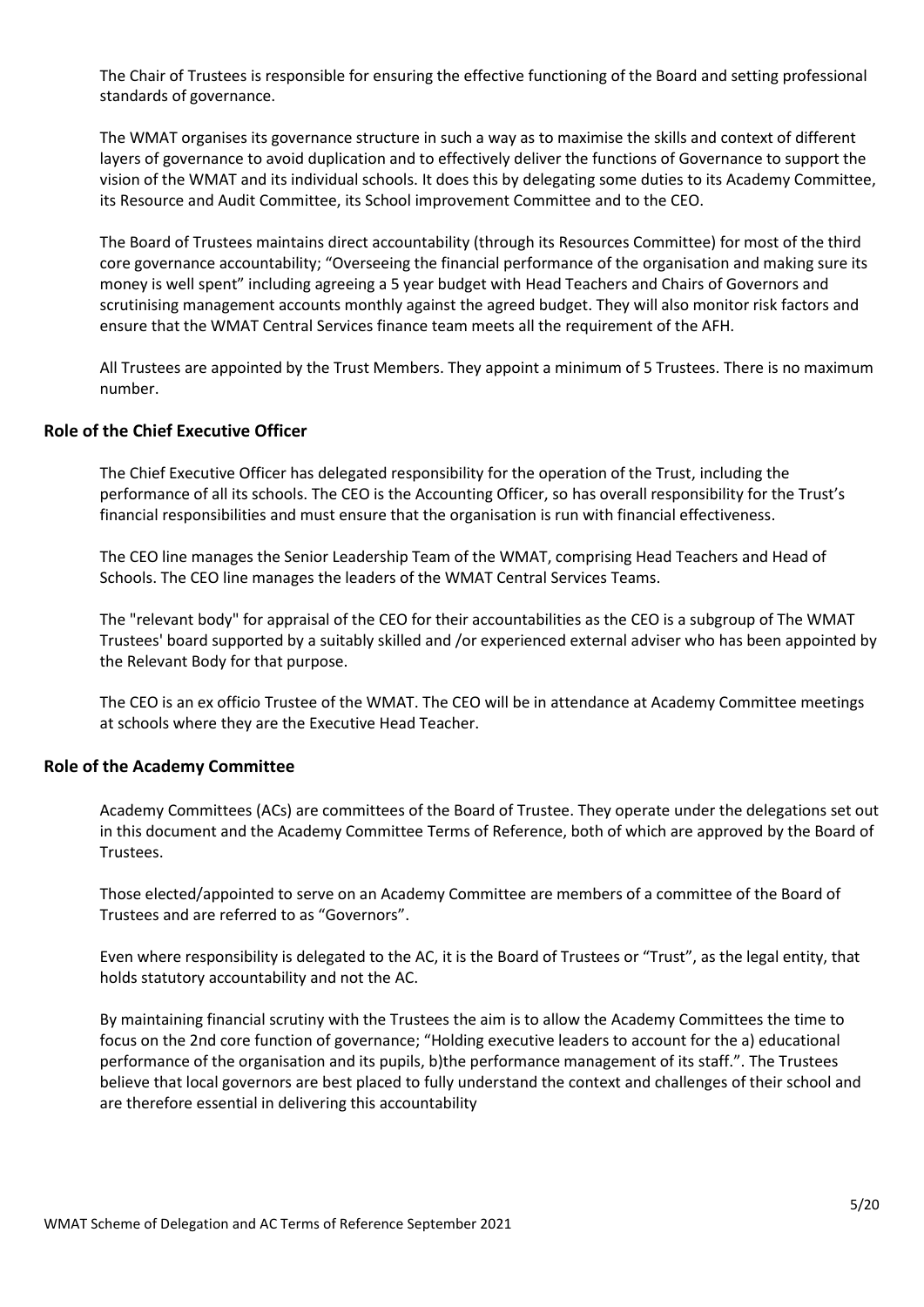## **Role of the Head Teacher / Head of School**

The Head Teacher or Head of School is responsible for the day to day leadership of the school. The Trustees and the Academy Committee delegates such powers and functions as are required for the internal organisation, management and control of the school (including the implementation of all policies approved by Trustees and the AC) and for the direction of the teaching and the curriculum at the school. They are responsible for managing the delegated budget and resources agreed by the Trustees. They are responsible for all functions as may be assigned under their job description and contract of employment.

The Head Teacher or Head of School is line managed by the CEO but reports to the Academy Committee on matters which have been delegated to the AC.

The "relevant body" for appraisal of Head Teachers and Head of School within the Multi Academy Trust is a group led by the CEO of the Trust and to include at least 1 member of the Academy Committee supported by a suitably skilled and/or experienced external adviser who has been appointed by the Relevant Body for that purpose.

The Head Teacher or Head of School is an ex officio member of the Academy Committee.

The Headteacher and Head of School shall be appointed by the Trustees on the recommendation of the recruitment panel. The panel will consist of the CEO, a Trustee and 1 or 3 local governors. In our Church schools the panel will also include a representative of the Oxfordshire Diocesan Board of Education. The appointment at Church schools, will be made with the agreement of the Oxford Diocesan Director of Education.

## **OTHER MATTERS**

- The Trustees and Governors have a duty to act independently and not as agents of those who may have appointed them and will act with integrity, objectivity and honesty in the best interests of the Trust and the school and shall be open about decisions and be able to justify those decisions except in so far as any matter may be considered confidential.
- The income and property of the School must be applied solely towards the provision of the Objects as detailed in the Articles of Association.
- The Trustees and Governors will need to complete an annual declaration of their business interests, conflicts and related party matters.
- Any Trustee or Governor who has any duty or personal interest (including but not limited to any Personal Financial Interest) which conflicts or may conflict with their duties as a member of the AC/Trust Board shall disclose that fact to the other members of the AC/Trust Board as soon as they become aware of it (in compliance with the Academies Financial handbook). A member of the AC/Trust Board must absent themselves from any discussions of the AC or any sub committee in which it is possible that a conflict will arise between their duty to act solely in the interests of the School and any duty or personal interest (including but not limited to any Personal Financial Interest).
- The Trustees and Governors have a duty to attend meetings regularly in order to carry out their responsibilities. Where attendance level falls below 50% over an academic year, the Chair will discuss with the Trustee/Governor whether they are able to commit the necessary time to their role. It will be at the discretion of the Chair as to whether they feel it is appropriate to have this conversation sooner.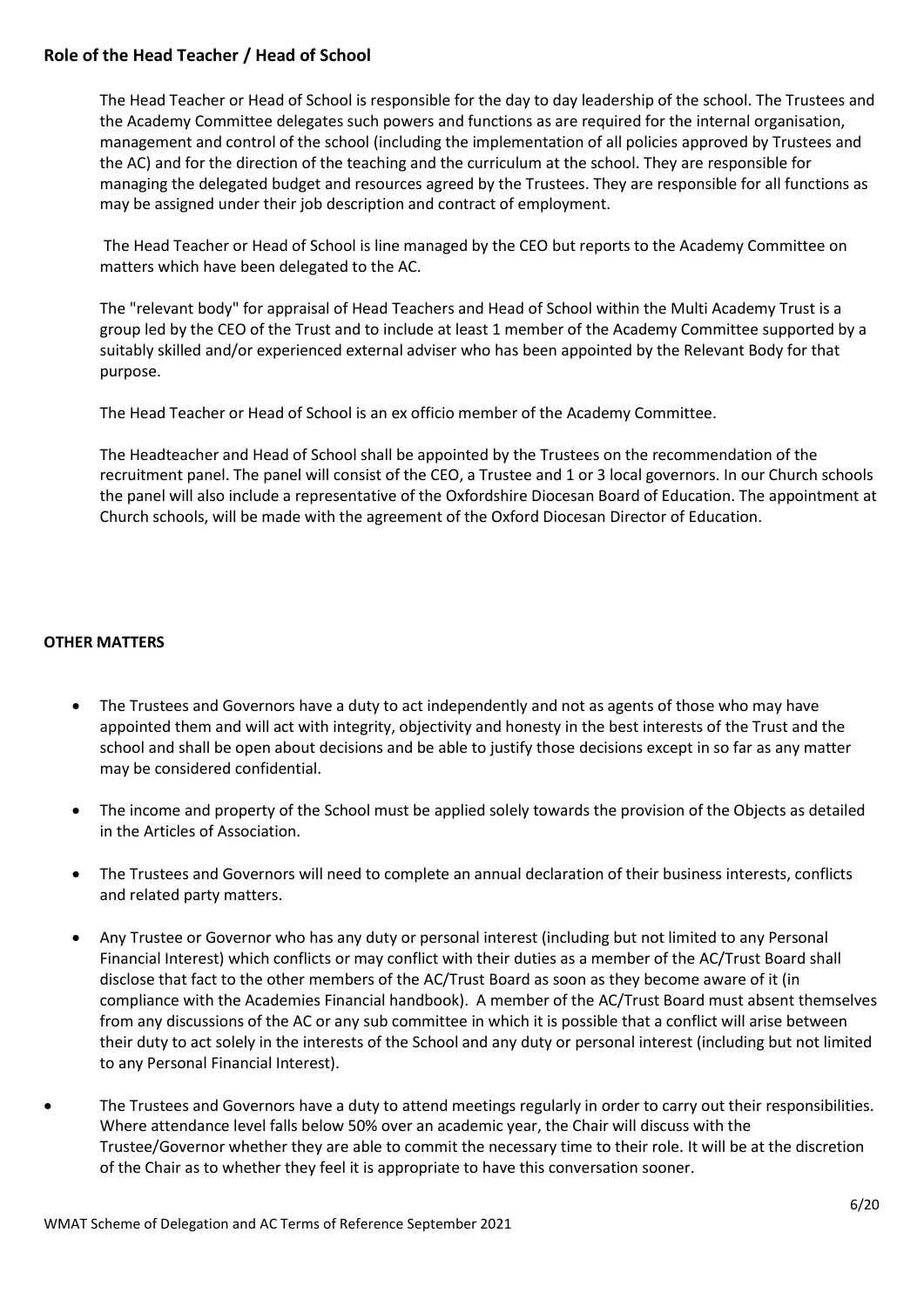**The schedule below sets out the responsibilities of the Trustees Board as imposed on the Trust by the Academies Financial Handbook and the WMAT funding agreement and explains how those responsibilities have been delegated.**

**This should be considered in conjunction with the Academy Committee terms of reference and the specific policies of the WMAT.**

**This table is indicative and if direction by the Trustees is inconsistent with the table, that direction will prevail.**

| <b>Function</b>         | <b>No</b>      | <b>Tasks</b>                                                                                                                                                                  | <b>Members</b> | Trustees       | Committee             | CEO | ΆC | HT/HoS |
|-------------------------|----------------|-------------------------------------------------------------------------------------------------------------------------------------------------------------------------------|----------------|----------------|-----------------------|-----|----|--------|
| <b>Central Services</b> | $\mathbf{1}$   | To determine the scope and<br>monitor the effectiveness and value<br>for money of the mandatory core<br>services to be delivered by the<br>Company on behalf of its Academies |                |                | $\checkmark_{\rm RC}$ |     |    |        |
|                         | $\overline{2}$ | To identify those additional services<br>to be procured on behalf of<br>individual academies                                                                                  |                |                | $\sqrt{RC}$           |     |    |        |
|                         | 3              | To ensure centrally procured<br>services provide value for money                                                                                                              |                |                | $\sqrt{RC}$           |     |    |        |
| <b>Finance</b>          | $\overline{4}$ | To determine each schools<br>contribution to Central Services.                                                                                                                |                | ✓              |                       |     |    |        |
|                         | 5              | Production of a school's proposed 5<br>year budget.<br>*Joint work HT or HoS with LGB lead<br>finance governor and central<br>services finance team                           |                |                |                       | ✓   | ✓  |        |
|                         | 6              | To approve 5 year budgets for the<br>trusts and its school.<br>*On receipt of a recommendation<br>from the F&A committee and<br>comments from the ACs (lead<br>Governor)      |                | $\checkmark^*$ |                       |     |    |        |
|                         | 7              | To implement the individual<br>schools budget                                                                                                                                 |                |                |                       |     | ✓  |        |
|                         | 8              | Receipt and scrutiny of monthly<br>budget monitoring reports for the                                                                                                          |                |                | $\checkmark$          |     |    |        |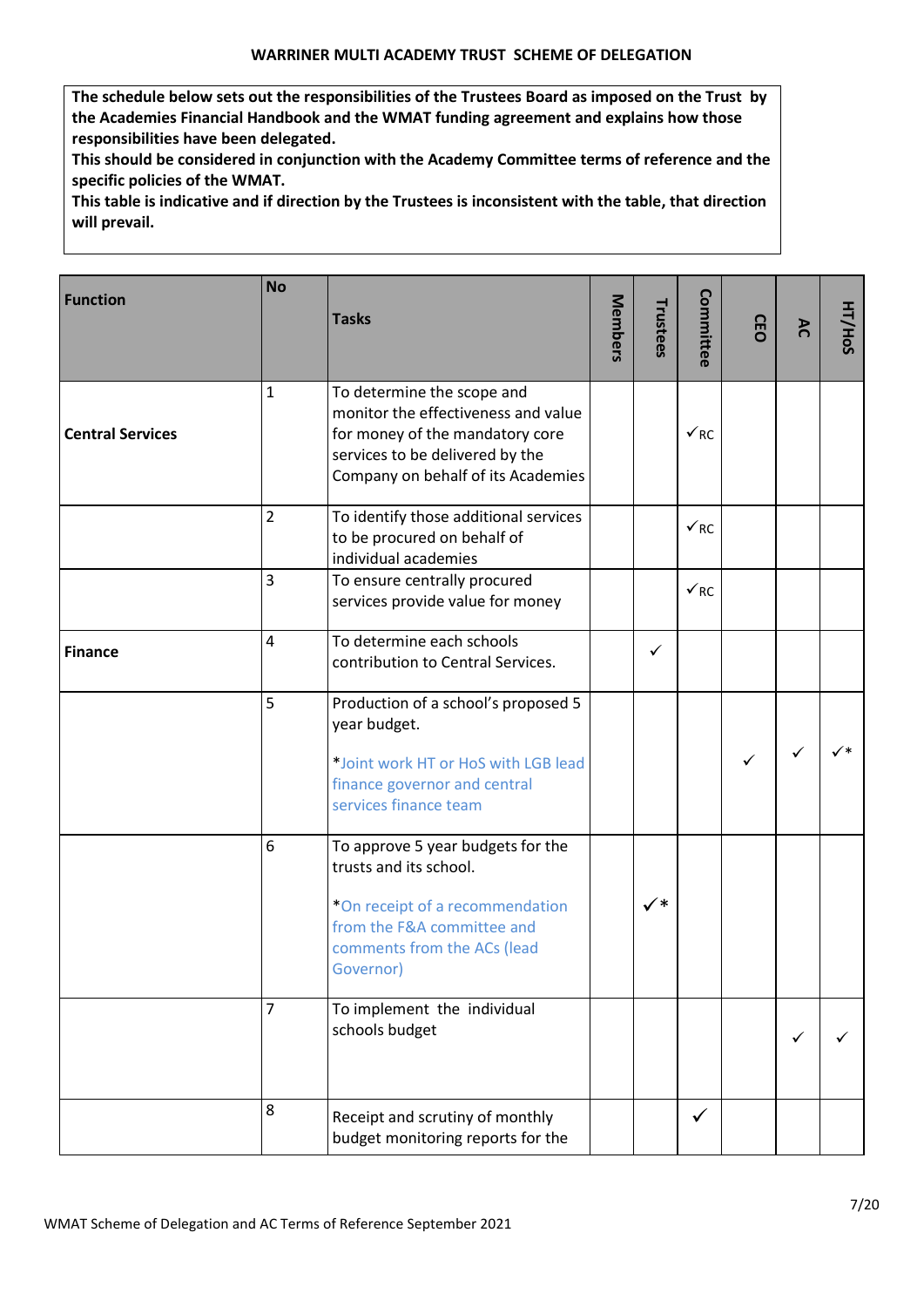| <b>Function</b> | <b>No</b> | <b>Tasks</b>                                                                                                                                                                              |              | Trustees | Committee             | GEO          | λČ | HT/HoS |
|-----------------|-----------|-------------------------------------------------------------------------------------------------------------------------------------------------------------------------------------------|--------------|----------|-----------------------|--------------|----|--------|
|                 |           | WMAT, Central Services and its<br>schools.                                                                                                                                                |              |          | R&A<br>sub<br>group   |              |    |        |
|                 | 9         | To approve any virement between<br>Central Services budget headings<br>and/or likely individual budget<br>overspends (Refer to Financial<br>scheme of delegation for approval<br>limits)  |              |          | <b>RC</b>             |              |    |        |
|                 | 10        | To approve any virement between<br>individual school budget headings<br>and/or likely individual budget<br>overspends (refer to Financial<br>scheme of delegation for approval<br>limits) |              |          | <b>RC</b>             | $\checkmark$ |    |        |
|                 | 11        | To approve any overspend variance<br>against the Central Services budget<br>((Refer to Financial scheme of<br>delegation for approval limits)                                             |              |          | ✓<br><b>RC</b>        |              |    |        |
|                 | 12        | To approve any overspend variance<br>against the agreed individual school<br>budget (Refer to Financial scheme of<br>delegation for approval limits)                                      |              |          | $\checkmark$          |              |    |        |
|                 | 13        | To establish financial decision levels<br>and limits - see Finance and control<br>policy for financial scheme of<br>delegation                                                            |              |          |                       |              |    |        |
|                 | 14        | To recommend the appointment of<br>external auditors to the Members.                                                                                                                      |              | ✓        |                       |              |    |        |
|                 | 15        | To appoint the external auditors.                                                                                                                                                         | $\checkmark$ |          |                       |              |    |        |
|                 | 16        | To enter into contracts up to the<br>limits of delegation and within an<br>agreed budget                                                                                                  |              |          | $\checkmark$ RC       |              |    |        |
|                 | 17        | To authorise payments on central<br>items within agreed financial limits<br>ref WMAT                                                                                                      |              |          | $\checkmark_{\rm RC}$ | $\checkmark$ |    |        |
|                 | 18        | To authorise payments within<br>agreed financial limits at individual<br>schools                                                                                                          |              |          |                       |              |    |        |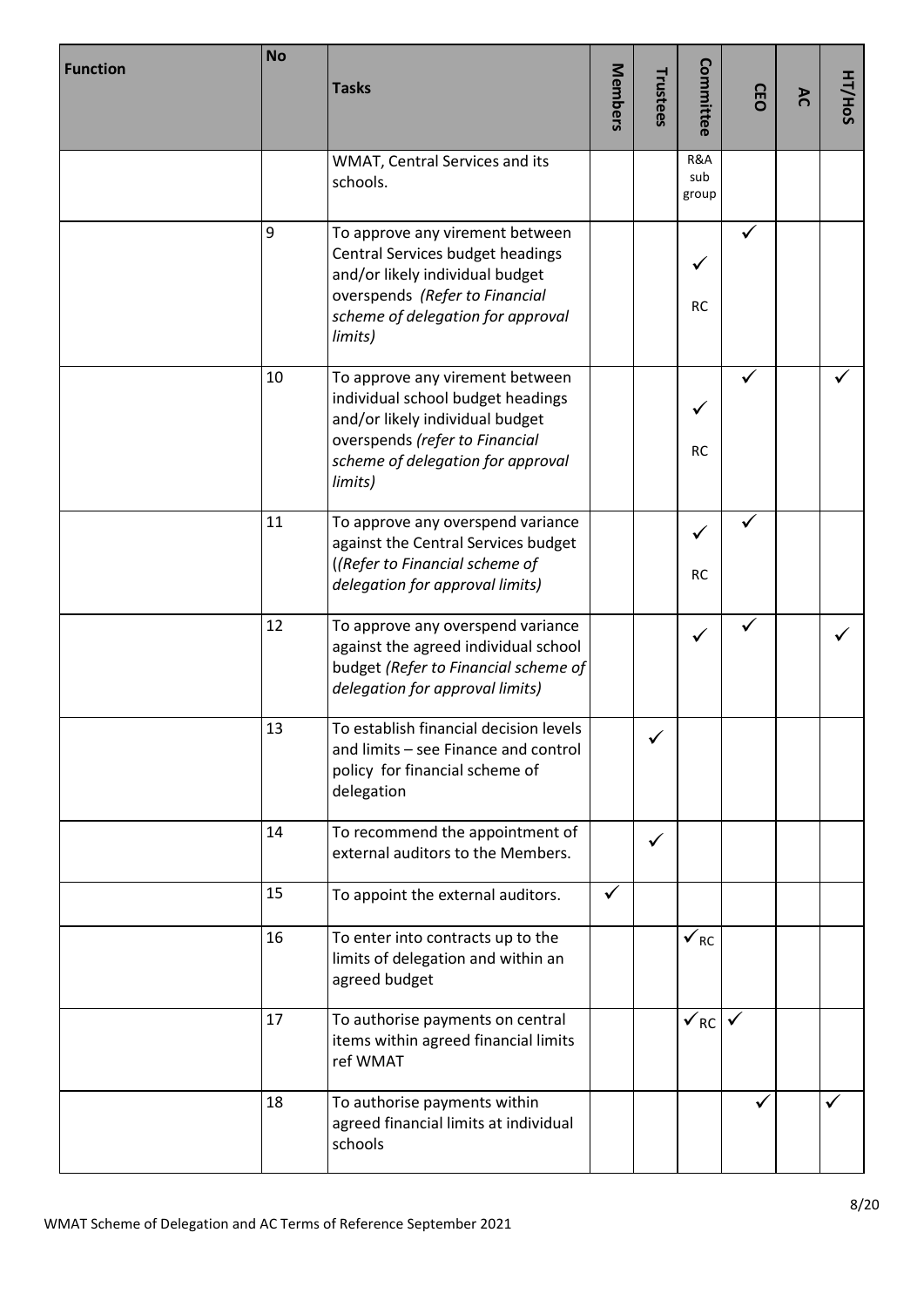| <b>Function</b> | <b>No</b> | <b>Tasks</b>                                                                                                                                                              | Members      | Trustees       | Committee   | <b>GEO</b>     | ΆC | HT/HoS |
|-----------------|-----------|---------------------------------------------------------------------------------------------------------------------------------------------------------------------------|--------------|----------------|-------------|----------------|----|--------|
|                 | 19        | To have oversight of the internal<br>system of control to minimize risk,<br>including tracking of progress on<br>audit recommendations and ESFA<br>reporting requirements |              |                | $\sqrt{RC}$ |                |    |        |
|                 | 20        | To review risk register                                                                                                                                                   |              |                | $\sqrt{RC}$ |                | ✓  |        |
|                 | 21        | Approval of audited annual report<br>and accounts<br>*after the consideration and<br>recommendation of the WMAT Finance<br>and Audit committee                            |              | $\checkmark^*$ |             |                |    |        |
|                 | 22        | Adoption of audited annual report<br>and accounts                                                                                                                         | $\checkmark$ |                |             |                |    |        |
|                 | 23        | To notify the WMAT of any changes<br>to fixed assets used by the school                                                                                                   |              |                |             |                |    |        |
| <b>HR</b>       | 24        | To approve Head teacher / Head of<br>School appointments on the<br>recommendation of the CEO<br>Church schools, appointments must<br>have the approval of the ODBE        |              | $\checkmark$   |             |                |    |        |
|                 | 25        | To recommend Head Teacher/Head<br>of School appointments<br>On behalf of the HT recruitment panel<br>inc CEO, 1 Trustee, 1 or 3 Gov.                                      |              |                |             | $\checkmark^*$ |    |        |
|                 | 26        | To approve Senior Leadership and<br><b>School Business Manager</b><br>appointments                                                                                        |              |                |             | ✓              |    |        |
|                 | 27        | Appoint teachers and non teaching<br>staff                                                                                                                                |              |                |             |                |    |        |
|                 | 28        | Dismissal of CEO<br>in line with Disciplinary and<br>capability policies                                                                                                  |              | $\checkmark^*$ |             |                |    |        |
|                 | 29        | Dismissal of Head Teacher/Head of<br>School/Deputy Head teacher                                                                                                           |              | $\checkmark$   |             | $\checkmark$   |    |        |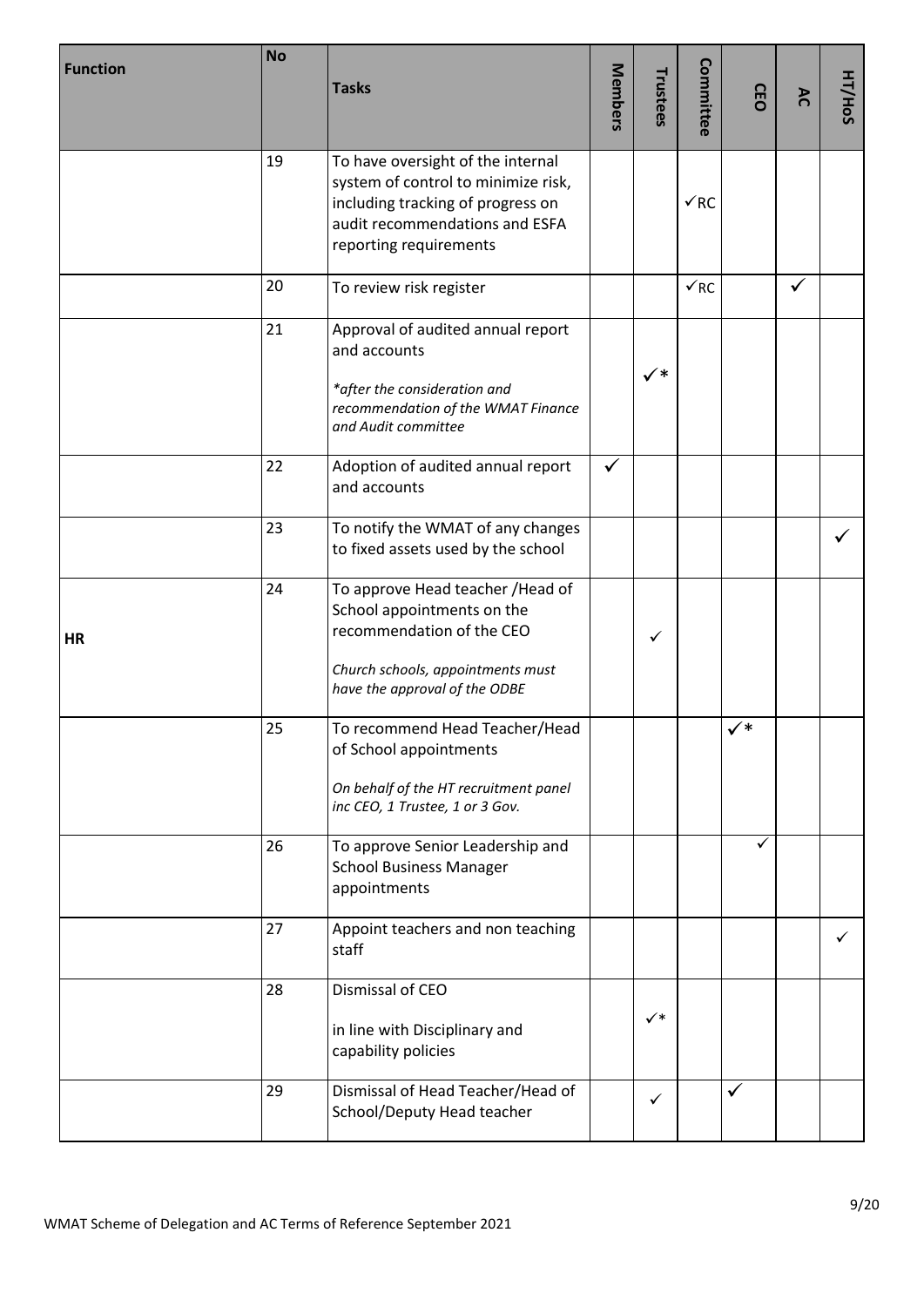| <b>Function</b> | <b>No</b> | <b>Tasks</b>                                                                                                                                                                              | Members | Trustees     | Committee       | <b>GEO</b>   | AC | HT/HoS |
|-----------------|-----------|-------------------------------------------------------------------------------------------------------------------------------------------------------------------------------------------|---------|--------------|-----------------|--------------|----|--------|
|                 |           | in line with Disciplinary and<br>capability policies                                                                                                                                      |         |              |                 |              |    |        |
|                 | 30        | Dismissal of other staff                                                                                                                                                                  |         |              |                 | ✓            |    |        |
|                 |           | in line with Disciplinary and<br>capability policies                                                                                                                                      |         |              |                 |              |    |        |
|                 | 31        | Suspending/ending suspension<br>Head Teacher / Head of School                                                                                                                             |         | $\checkmark$ |                 | ✓            |    |        |
|                 | 32        | Suspending/ending suspension<br>other Staff                                                                                                                                               |         |              |                 | $\checkmark$ |    | ✓      |
|                 | 33        | Approve annual recommendations<br>on teacher and Head Teacher/Head<br>of School pay progression on the<br>recommendation of the CEO after<br>discussion with HTs                          |         |              | $\sqrt{RC}$     |              |    |        |
|                 | 34        | Determination of CEO pay and pay<br>progression                                                                                                                                           |         |              | $\checkmark$ RC |              |    |        |
|                 | 35        | Hearing pay progression appeals                                                                                                                                                           |         |              | $\sqrt{RC}$     |              |    |        |
|                 | 36        | To line manage the Head Teacher<br>and Head of School                                                                                                                                     |         |              |                 | ✓            |    |        |
|                 | 37        | To line manage the CEO                                                                                                                                                                    |         | $\checkmark$ |                 |              |    |        |
| operations      | 38        | To deliver The Trust curriculum to<br>meet the needs of the school's<br>specific context and statutory<br>requirements.                                                                   |         |              |                 | ✓            | ✓  |        |
|                 | 39        | To be responsible for standards of<br>teaching and educational outcomes                                                                                                                   |         |              |                 | ✓            | ✓  |        |
|                 | 40        | Monitor standards of teaching,<br>pupil educational outcomes by year<br>and vulnerable groups.                                                                                            |         |              |                 | ✓            | ✓  |        |
|                 | 41        | To agree the use of fixed term or<br>permanent exclusion                                                                                                                                  |         |              |                 | ✓            |    | ✓      |
|                 | 42        | To review the use of exclusion and<br>to decide whether or not to confirm<br>all permanent exclusions and fixed<br>term exclusions where the pupil is<br>either excluded for more than 15 |         |              |                 |              | ✓  |        |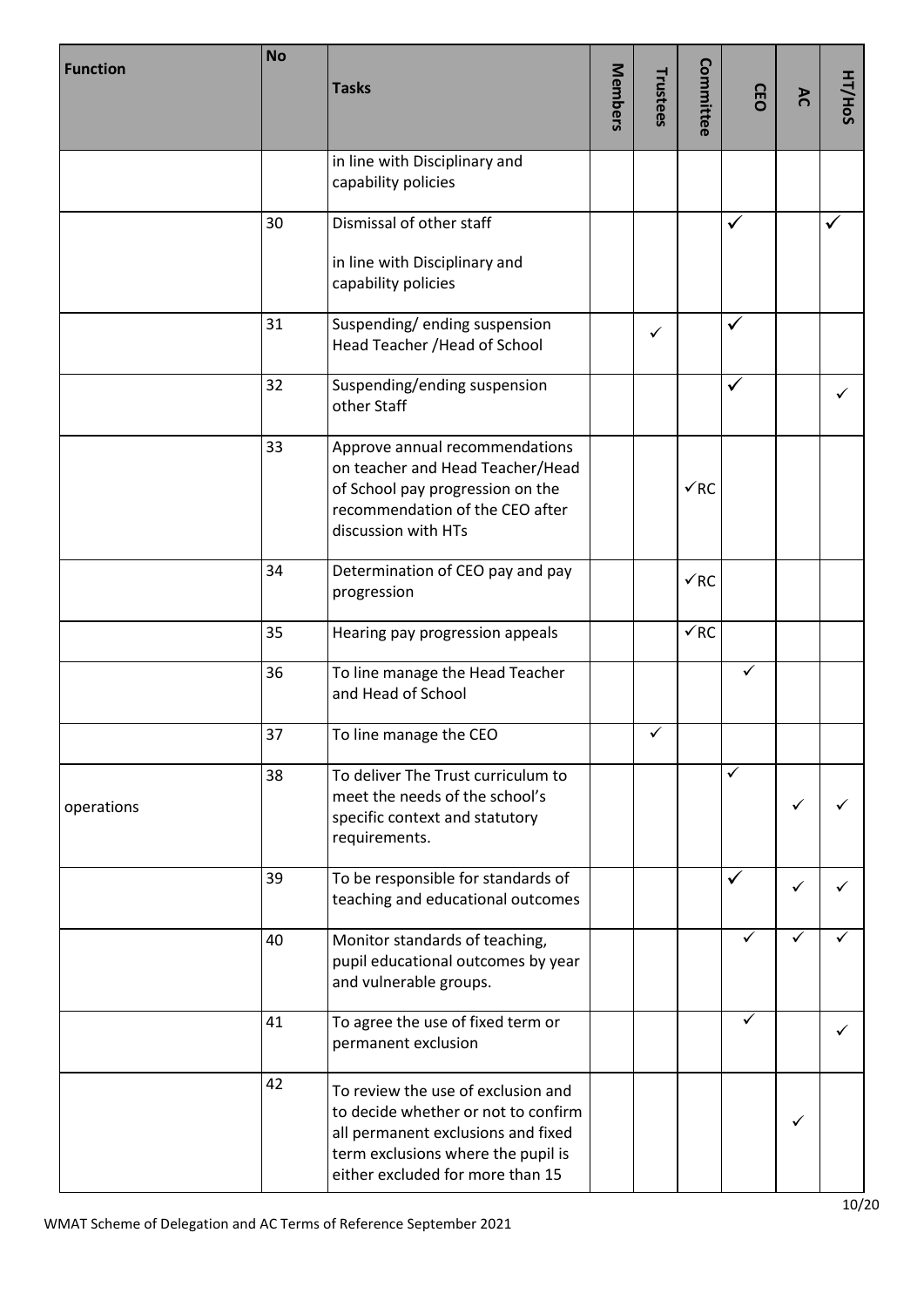| <b>Function</b>                 | <b>No</b> | <b>Tasks</b>                                                                                                                                                                                                                                     | Members | Trustees     | Committee                  | GEO | AC | HT/HoS |
|---------------------------------|-----------|--------------------------------------------------------------------------------------------------------------------------------------------------------------------------------------------------------------------------------------------------|---------|--------------|----------------------------|-----|----|--------|
|                                 |           | days in total in a term or would lose<br>the opportunity to sit a public<br>examination. (Can be delegated to<br>chair/vice-chair in cases of urgency)                                                                                           |         |              |                            |     |    |        |
|                                 | 43        | To direct reinstatement of excluded<br>pupils (Can be delegated to<br>chair/vice-chair in cases of urgency)                                                                                                                                      |         |              |                            |     | ✓  |        |
|                                 | 44        | To consider, consult on and propose<br>change of age range or size of<br>Academies within the MAT                                                                                                                                                |         | $\checkmark$ |                            |     |    |        |
|                                 | 45        | To set the times of the school day.                                                                                                                                                                                                              |         |              |                            | ✓   | ✓  |        |
|                                 | 46        | To set the dates of school terms and<br>holidays                                                                                                                                                                                                 |         | ✓            |                            |     |    |        |
| <b>Premises &amp; Insurance</b> | 47        | To ensure appropriate Buildings<br>insurance and personal liability<br>insurance is in place.                                                                                                                                                    |         |              | $\checkmark$ <sub>RC</sub> |     |    |        |
|                                 | 48        | To monitor school buildings strategy<br>or master plan                                                                                                                                                                                           |         |              | $\sqrt{RC}$                |     |    |        |
|                                 | 49        | To monitor properly funded<br>maintenance plan                                                                                                                                                                                                   |         |              | $\sqrt{RC}$                |     |    |        |
|                                 | 50        | To monitor and report to Central<br>Services team, day to day<br>maintenance of the buildings and<br>facilities used in respect of the<br>school - having a regard at all times<br>to the safety of the users of the<br>buildings and facilities |         |              |                            |     | ✓  |        |
|                                 | 51        | Co-ordination and submission of<br>capital bids<br>CEO will further delegate to Business<br>Development Officer                                                                                                                                  |         |              |                            |     |    |        |
|                                 | 52        | To ensure that health and safety<br>regulations are followed                                                                                                                                                                                     |         |              | $\checkmark$ RC            |     | ✓  |        |
|                                 | 53        | To ensure an annual health and<br>safety audit is carried out                                                                                                                                                                                    |         |              | $\sqrt{RC}$                | ✓   |    |        |
|                                 | 54        | To implement recommendations of<br>the H&S audit.                                                                                                                                                                                                |         |              |                            |     | ✓  |        |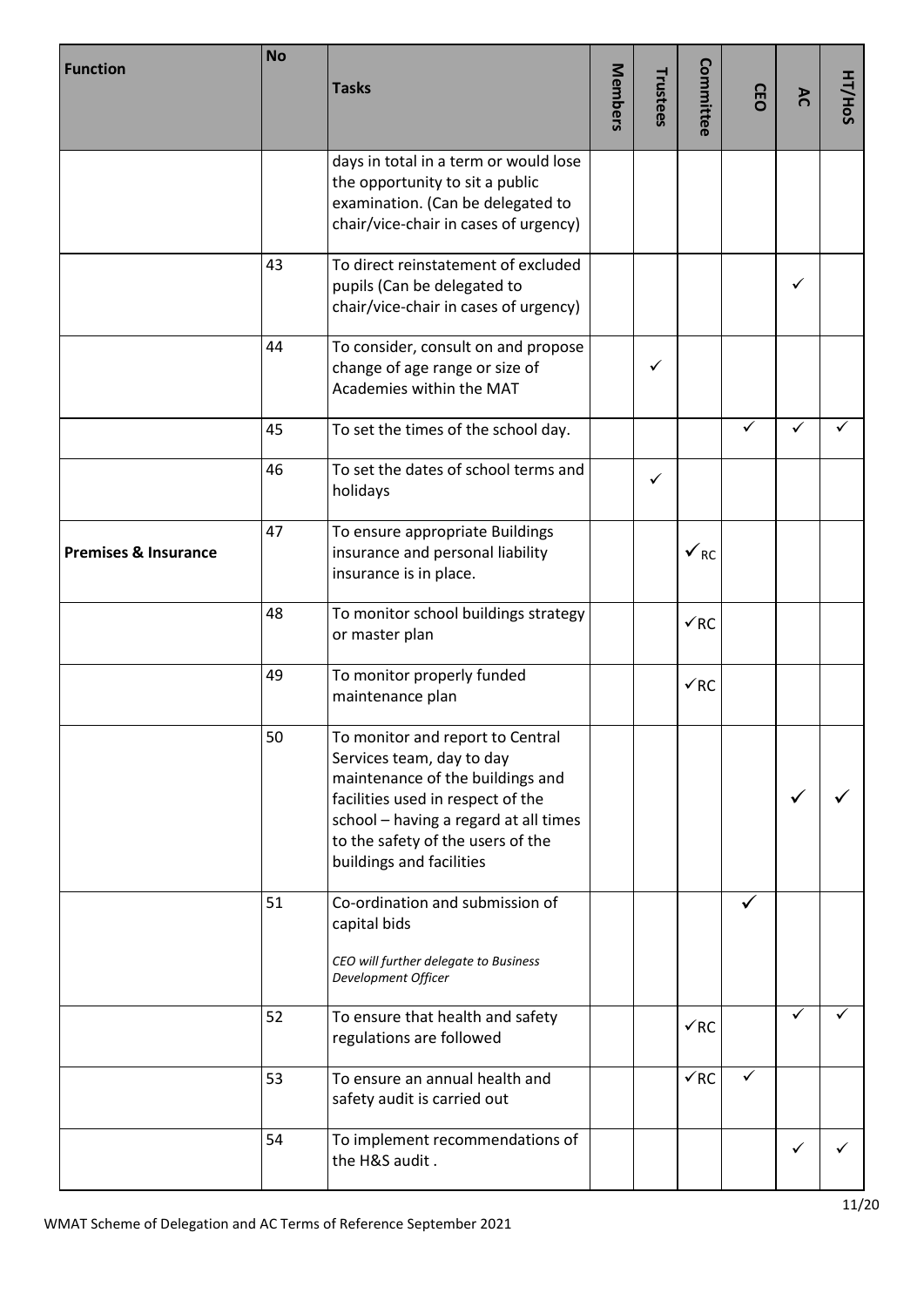| <b>Function</b> | <b>No</b> | <b>Tasks</b>                                                                                                                                                                 | Members | Trustees     | Committee | GEO | λC | HT/HoS |
|-----------------|-----------|------------------------------------------------------------------------------------------------------------------------------------------------------------------------------|---------|--------------|-----------|-----|----|--------|
| Governance      | 55        | Determine the Trust vision,<br>aims, ethos and strategic direction                                                                                                           |         | $\checkmark$ |           | ✓   |    |        |
|                 | 56        | Determine a Schools vision, aims<br>and ethos within the direction set<br>by the trust                                                                                       |         |              |           |     | ✓  |        |
|                 | 57        | Approve AC and trust committee<br>terms of reference                                                                                                                         |         | ✓            |           |     |    |        |
|                 | 58        | To appoint and dismiss the clerk to<br>the Trustees or the clerk to the<br>Governors                                                                                         |         | ✓            |           |     |    |        |
|                 | 59        | To appoint Trustee appointed<br>Governors to Academy Committees                                                                                                              |         | ✓            |           |     |    |        |
|                 | 60        | To remove Governors from the<br>Academy Committee in accordance<br>with procedure set out in the AC<br>terms of reference                                                    |         | ✓            |           |     |    |        |
|                 | 61        | To set up a Register of Members,<br><b>Trustees and Governors Business</b><br>Interests                                                                                      |         | ✓            |           |     |    |        |
|                 | 62        | To consider whether or not to<br>exercise delegation of functions to<br>individuals or committees through<br>annual review of Scheme of<br>Delegation                        |         | ✓            |           |     |    |        |
|                 | 63        | To determine, on an annual basis,<br>those policies which will be<br>developed by the Trust and those<br>by the AC and mandatory for all<br>Trust Academies (see appendix B) |         | ✓            |           |     |    |        |
|                 | 64        | To determine the development<br>needs of Trustees and governors<br>and put in place an appropriate<br>programme                                                              |         | ✓            |           |     |    |        |
|                 | 65        | To consider requests from other<br>schools to join the Multi Academy<br>Trust                                                                                                |         | ✓            |           |     |    |        |
| Safeguarding    | 66        | To ensure that the safeguarding<br>policy is implemented                                                                                                                     |         |              |           | ✓   | ✓  |        |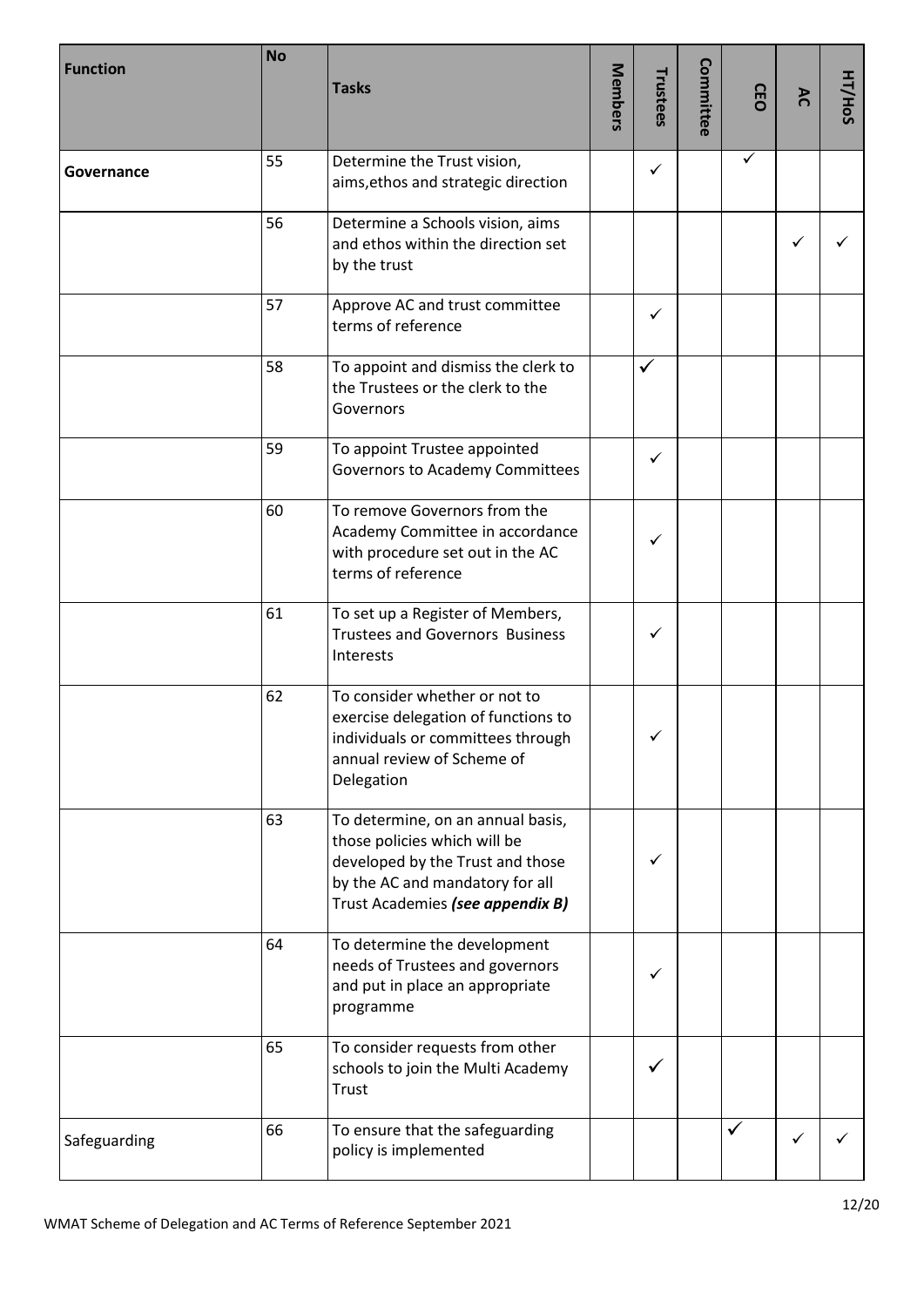| <b>Function</b>               | <b>No</b> | <b>Tasks</b>                                                                                                                                  | Members | Trustees        | Committee | GEO | λC           | HT/HoS |
|-------------------------------|-----------|-----------------------------------------------------------------------------------------------------------------------------------------------|---------|-----------------|-----------|-----|--------------|--------|
|                               | 67        | Oversight of Safeguarding<br>compliance                                                                                                       |         | ✓<br><b>SIC</b> |           |     |              |        |
|                               | 68        | To ensure staff and governors<br>comply with statutory safeguarding<br>training                                                               |         |                 |           |     | ✓            |        |
|                               | 69        | Ensure accuracy and completeness<br>of the Single Central Record                                                                              |         |                 |           |     | ✓            |        |
| Compliance                    | 70        | Implement statutory and trust wide<br>policies                                                                                                |         |                 |           |     | ✓            |        |
|                               | 71        | To consult before determining<br>setting admissions policies for all<br>trust schools.                                                        |         | $\checkmark$    |           |     |              |        |
|                               | 72        | To agree admissions: application<br>decisions                                                                                                 |         |                 |           |     | ✓            |        |
| <b>Stakeholder Engagement</b> | 73        | Seek feedback from Stakeholders<br>(staff, parents and pupils) on<br>performance of school and<br>feedback to Directors at least<br>annually. |         |                 |           |     | $\checkmark$ | ✓      |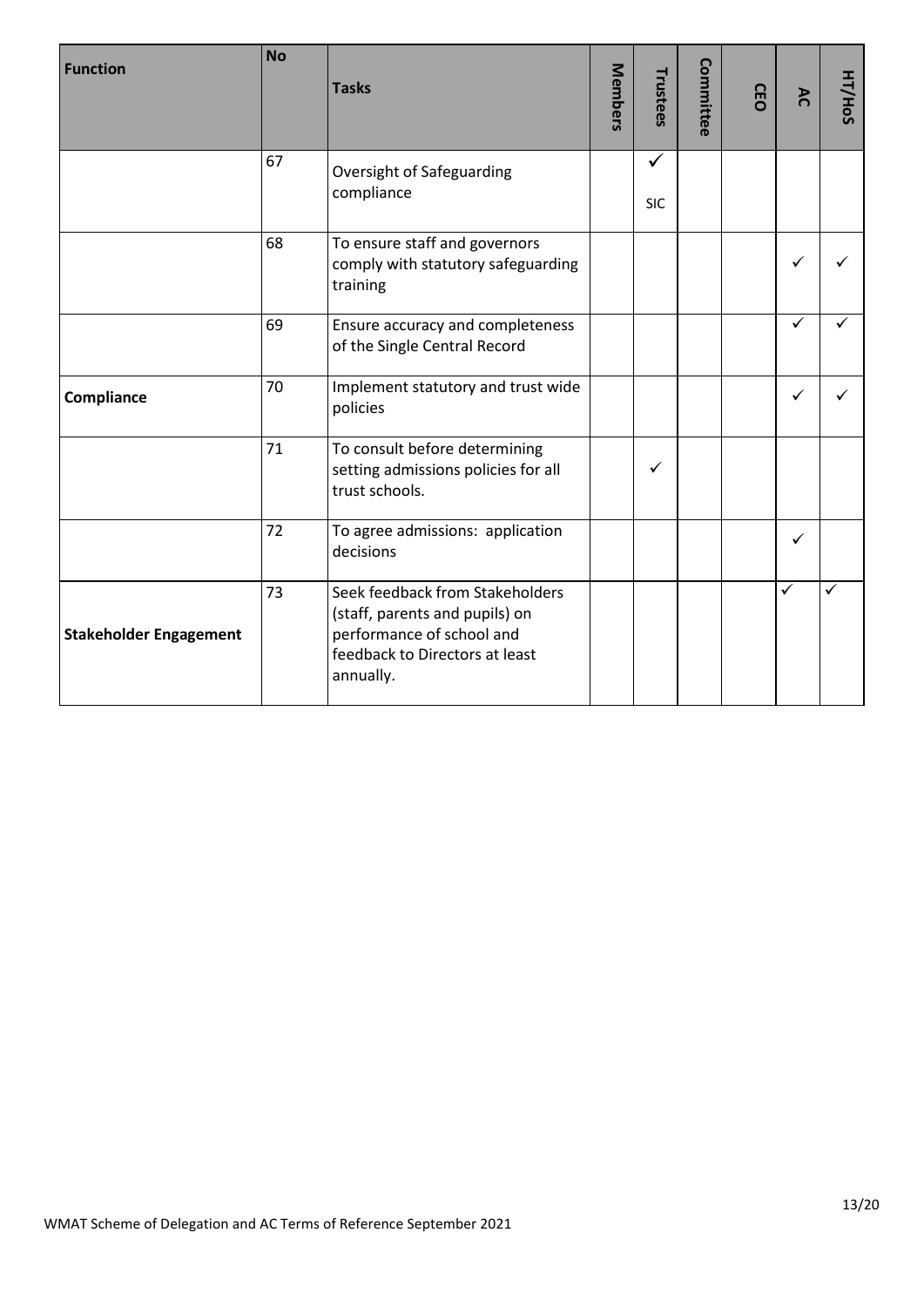# **Appendix 1 – WMAT Academy Committee Terms of Reference**

#### **ACADEMY COMMITTEE – TERMS OF REFERENCE**

## **Purpose of the AC Terms of Reference:**

For Academy Committees of the Warriner Multi Academy Trust to have a clear understanding of their responsibilities as delegated to them in the Scheme of Delegation and the AC Terms of Reference.

The Terms of Reference should be considered alongside the WMAT Scheme of Delegation. Where any direction from the Trust Board is different than the Term of Reference or the Scheme of Delegation, then that direction shall prevail. Where it is judged by The Trust Board that the Academy Committee is not able to effectively fulfill its responsibilities then some or all of its delegated responsibilities will be removed and the Trust Board will have a responsibility to establish an interim Board to support the Academy Committee to improve.

## **Membership of the Academy Committee:**

- See Scheme of Delegation for the constitution of the Academy Committee
- Academy Committee members (Governors) will serve for a period of 4 years, unless stated differently at the time of appointment.
- Staff and parents will be elected via elections. The Headteacher or Head of School will be a governor ex officio. All other governors are appointed. Appointed Governors will be recommended to the appointing body based on a skills analysis of the governing body and any requirements of the appointing body. The number of governors who are staff members can not exceed more than 1/3 of the total number of governors on the governing body.
- A chair and vice-chair will be elected annually by the Academy Committee for a period of 1 year. The Chair and Vice-Chair must always be serving Governor or Trustee. Governors who are members of staff can not be Chair or Vice Chair of Governors or Chair of a Sub Committee. If the AC is unable to appoint a Chair the Trustees may appoint one. They may be reappointed for further years as determined.
- A Governance Professional (also known as clerk to the governors) will be appointed by the WMAT.
- The AC will appoint a lead governor for Special Educational Needs, Health and Safety, Safeguarding, Early Years and Finance. The Lead Governors will operate in line with the WMAT Lead Governor Job Descriptions.
- The AC will establish a Head Teacher/Head of School appraisal panel at the start of each academic year (Chair plus minimum 1 other Governor) to performance manage the Head Teacher appraisal process with the CEO of the WMAT and an external advisor.
- The AC will establish a disciplinary panel if the need arises in accordance with the WMAT exclusion, staff disciplinary, staff grievance and complaints policies. This will be managed and supported by a member of the Trust's Governance Support Team.
- Governors, appointed or elected, can be removed by the Trust Board in the following circumstances;  $\triangleright$  It has been agreed by the AC that they have knowingly broken the Governors Code of conduct.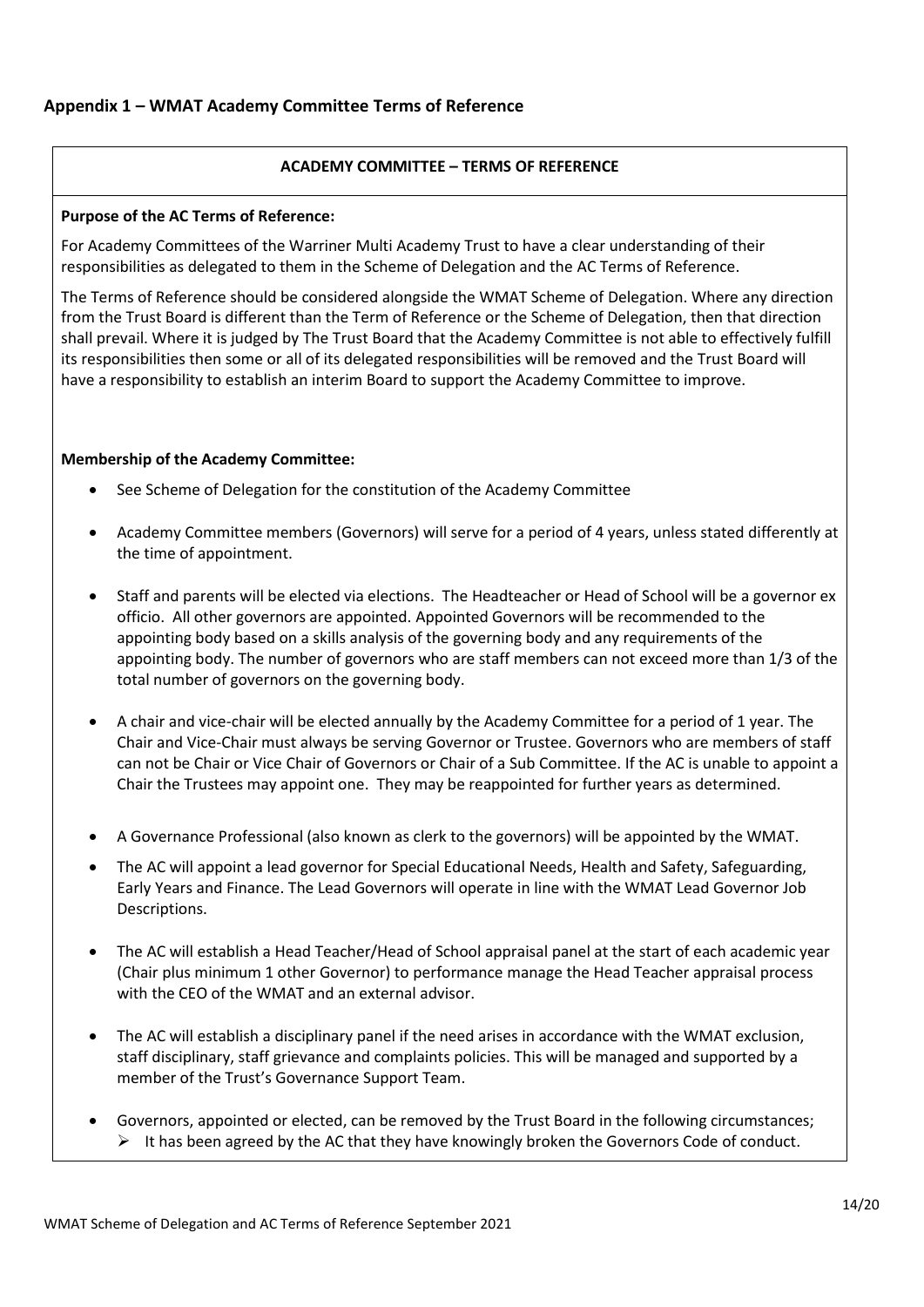$\triangleright$  An agenda item was tabled at a FGB " to consider the removal of ..... from the Governing Body", a proposal outlining the reason for their removal must be considered that was circulated a week before the meeting and the Governor must be given the opportunity to respond in that meeting. The Governor will be asked to leave the meeting so that the rest of the governors can consider whether or not to recommend their removal to the Trustees.

**Quorum:** Minimum 50% of the current membership of the governing board or 4 Governors, whichever is greater.

# **Conduct of the meetings of the Academy Committee and sub committees**

- Each member of the Academy Committee shall act in the best interests of the School and in accordance with the Governors Code of Conduct at all times and must keep confidential all information of a confidential nature obtained by them relating to the school or the Trust.
- The Academy Committee will meet at least 3 times a year or as often as is required to meet these terms of reference.
- An Academy Committee meeting can be a physical meeting, a video conference or a telephone conference. The agenda must state clearly how the meeting is to be held.
- The Governance Professional will prepare a draft agenda based on the WMAT yearly governance business schedule and send to the Chair of Governors at least 2 weeks before the meeting. The Chair will agree the final draft allowing for changing national and local context.
- Agenda and paperwork will be circulated by the Governance Professional at least 7 days before the meeting .
- If both the Chair and Vice-Chair are absent from a meeting the LGB, those Governors present may elect one of their number to chair that meeting
- The Academy Committee may delegate (subject to any statutory requirements) any of its functions to the Head Teacher/Head of School, to an individual member of the AC or to a subcommittee of the AC but no individual or sub-committee may delegate further unless expressly authorised to do so by the AC.
- The AC may establish its own sub-committees to facilitate the efficient running of the School and to tie in to the overarching governance timetable of the Trust together with statutory requirements.
- The AC will review the sub-committee structure, terms of reference, constitution and membership of any sub-committee and all other delegations of power including lead governor roles at least once each year, usually in the last meeting of the academic year.
- Minutes of every AC meeting shall be made available to the Trustees upon request.
- When circumstances dictate that a decision is required by the Academy Committee before the date of the next meeting, then it can be taken as a written resolution and approved electronically.
- Every decision made via a written resolution, a committee or an individual shall be reported and minuted at the next available meeting of the AC.
- Every Trustee of the WMAT, including the Chief Executive Officer, shall be entitled to attend any meetings of the AC and of any sub-committee established by the AC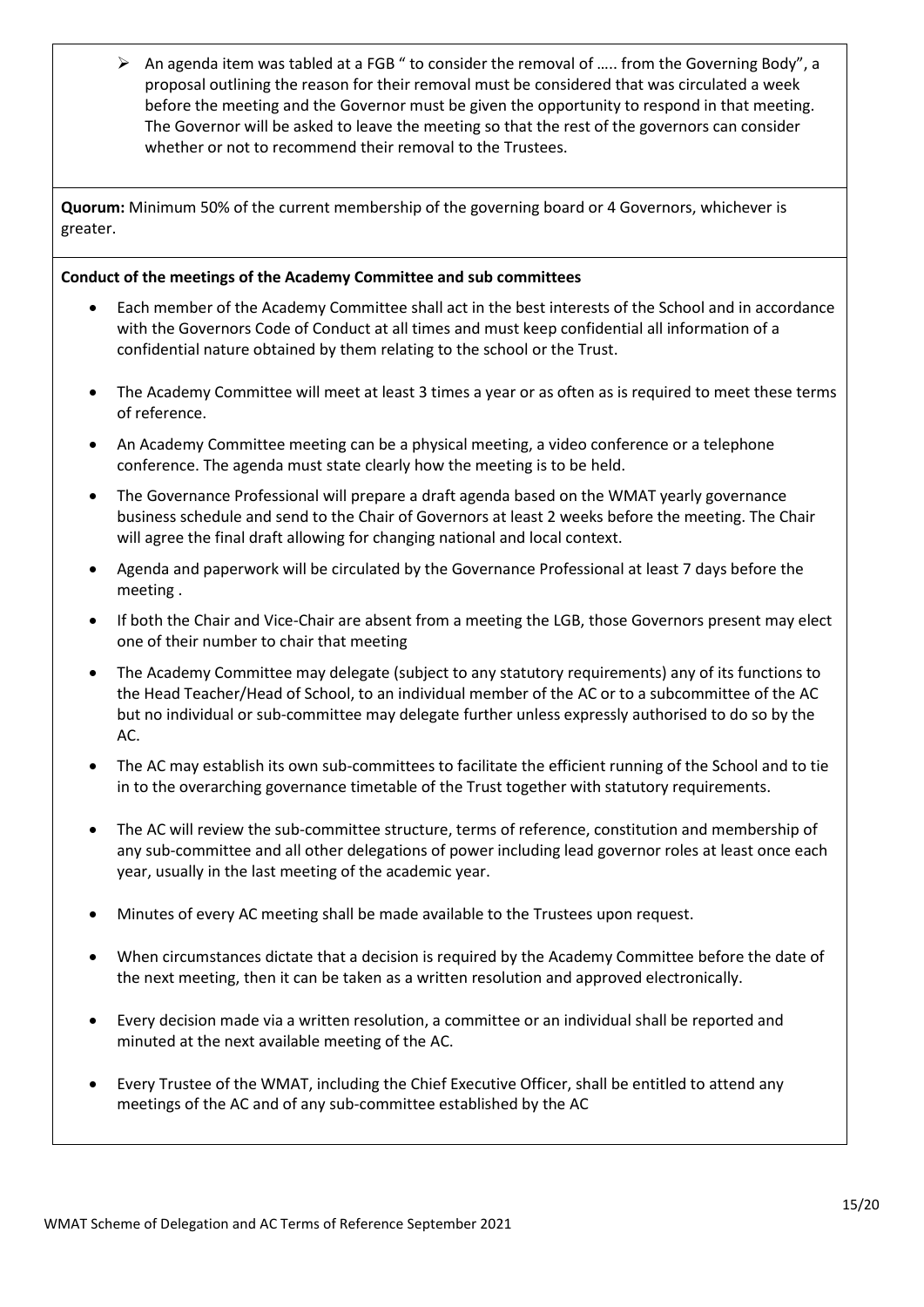- The AC and any sub-committee may invite attendance by persons who are neither Governors nor committee members where such attendance is considered by the members of the AC or sub-committee to benefit its deliberations.
- The membership of any sub-committee may include persons who do not also serve on the AC, provided that a majority of the members of any such sub-committee shall be members of the AC or Trustees.
- Copies of the minutes of Academy Commitee and sub-committee meetings are to be circulated to all members of the AC and those who are entitled to attend AC meetings.
- Copies of all minutes and papers (excluding confidential papers and minutes) will be made available for inspection by any person requesting to see them.
- Individual governors can attend physical meetings electronically, where there remains a quorum of governors physically present.
- Every question to be decided at a meeting of the AC shall be determined by a majority of the votes of the Governors present and voting on the question. Each Governor shall have one vote. Where there is an equal division of votes, the chair of the meeting shall have a casting vote in addition to any other vote they have had.

#### **Responsibilities of the Academy Committee;**

- To develop with the Head Teacher the vision for the school ensuring that it is consistent with the WMAT vision. Monitor the strategic priorities against the vision.
- Developing, reviewing and monitoring of School Development Plan through meetings and a governor monitoring schedule clearly linked to the SDP priorities.
- Monitor and evaluate the standards and performance of the school, through scrutiny of progress, attainment, behaviour and attendance data, effective questioning and monitoring visits into school.
- To monitor the educational progress of the students in the school (including specific cohorts; Pupil Premium, Free School Meals, SEND, students from different starting points, most able, gender) through the evaluation of results, external data and internal pupil progress data against targets and resulting action plans.
- To monitor the use of Pupil Premium funding to ensure progress in line with national expectations from different starting points.
- To monitor the use of the Sports premium funding and ensure it is spent in accordance with DfE published guidelines.
- To monitor the quality of teaching and learning through scrutiny of the HT report.
- To support the Headteacher in their functions and to receive from the Headteacher and consider such reports as the AC may require.
- To be aware of and take into account views of parents, pupils, staff and the wider community that its school serves and report on these as appropriate to the Trustees.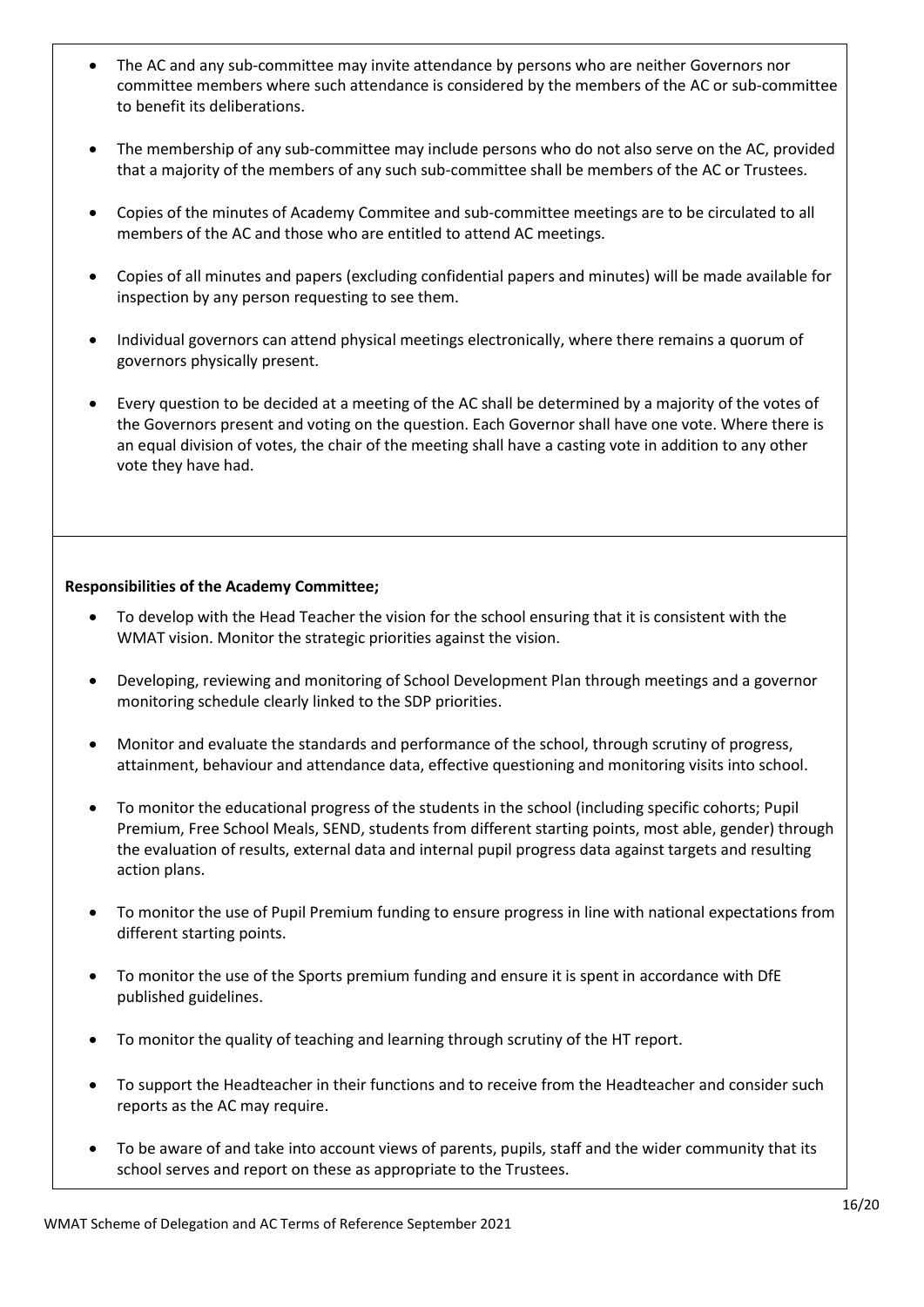- To consider curricular issues which have implications for Finance and Personnel decisions and to make recommendations to the WMAT Trust Board
- To monitor implementation and impact of the curriculum in line with the Ofsted framework.
- Review Pupil Numbers through scrutiny of the HT report and consider implications on funding and the budget.
- Receive Trustees monitoring of spend against budget and ensure implementation of recommended actions.
- Lead Finance Governor to work with HT to submit a 5 year budget to Trustees for approval.
- To consider the suitability of building and facilities in light of long term curriculum needs and the need for and availability of capital investment and to make recommendations to the WMAT Trust Board.
- To monitor the day-to-day maintenance of the buildings and facilities used in respect of the School, having a regard at all times to the safety of the users of the buildings and the facilities and to the legal responsibilities of the Trust Board as owners of such buildings and facilities.
- To determine (and keep under review) such policies as the Trustees may delegate to the AC (as specified in the WMAT Policy delegation and review schedule) and to advise WMAT on the impact of agreed policies including but not limited to;
	- special educational needs policy and information report annually
	- child protection policy annually
	- admissions policy annually
- Review compliance with statutory requirements; Safeguarding, student behaviour and discipline, Health and Safety, SEND, Sports Premium, Pupil Premium, Equality, British values, Curriculum, religious education and collective worship, data protection and the implementation of charging and remission policies.
- The AC will ensure that all complaints are recorded and dealt with in accordance with the agreed WMAT Complaints Policy. This includes keeping complaints available for inspection by Ofsted - the Chief Executive Officer may also request to see the file.
- Checking that the statutory required information is published on the school's website
- Ensuring that the AC meets its own reporting and training responsibilities including;
	- o Obtain a DBS certificate for each of its governors
	- o Declaration of interests at least annually and at relevant meetings
	- o Complete safeguarding and prevent training every 4 years.
	- o Read Keeping Children Safe in Education annually.
	- $\circ$  Complete new governor training within 6 months of the start of a new term of office
	- o Attend WMAT Governor Training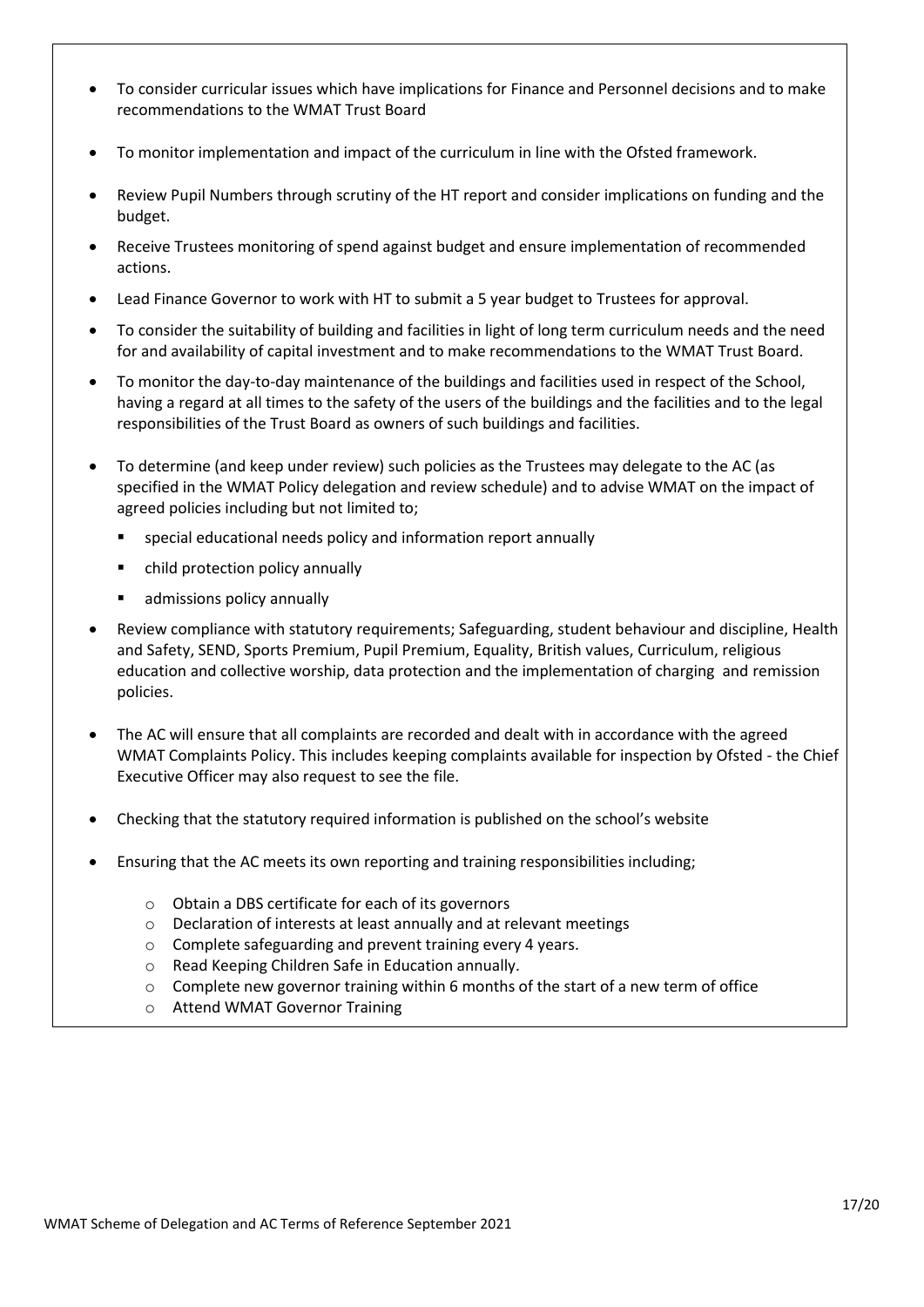## **General provisions**

- The AC will report to the Trust Board both generally and specifically as the Trustees may require**.**
- The AC shall at all times act in accordance with the WMAT's Finance Policies, its Financial Manual and the Academies Financial Handbook.
- Where an urgent decision is required which cannot wait until the next meeting the Chief Executive will have delegated authority to make a decision and must then report this to the next meeting of the AC.
- All Governors will act in accordance of the Trust's Code of Conduct which includes regular attendance at meeting, completion of statutory training, attendance at Trust training.

| Approved by the Trust Board in their meeting on | Next review date: July 2022 |
|-------------------------------------------------|-----------------------------|
| the 14th July 2021                              |                             |
|                                                 |                             |

Appendix 2 – WMAT agreed policy review schedule and approval responsibility

| <b>Statutory Policies/documents that the Academy Committee</b><br>are responsible for ensuring are in place and within review<br>dates in their schools | <b>Minimum Review</b><br>frequency agreed<br>by Trustees | <b>APPROVAL DELEGATED TO</b> | Should it be published? |
|---------------------------------------------------------------------------------------------------------------------------------------------------------|----------------------------------------------------------|------------------------------|-------------------------|
| <b>Accessibility plan</b>                                                                                                                               | 3 YR                                                     | AC                           | Website                 |
| Alcohol and Drugs policy for staff                                                                                                                      | 2 YR                                                     | <b>WMAT - RESOURCES</b>      | Internal                |
| <b>Admissions arrangements</b>                                                                                                                          | 1 YR                                                     | <b>TRUST BOARD</b>           | Website                 |
| Anti - Bullying (this can be within behaviour policy)                                                                                                   | 3 YR                                                     | AC                           | Website                 |
| <b>Asbestos</b>                                                                                                                                         | 2 YR                                                     | <b>WMAT - RESOURCES</b>      | Internal                |
| <b>Attendance Protocol</b>                                                                                                                              | 1 YR                                                     | AC                           | Website                 |
| Behaviour principles written statement                                                                                                                  | 3 YR                                                     | <b>WMAT - SIC</b>            | Website                 |
| <b>Behaviour policy</b>                                                                                                                                 | 3 YR                                                     | AC                           | Website                 |
| <b>Business Continuity Plan</b>                                                                                                                         | 1 YR                                                     | <b>WMAT - RESOURCES</b>      | internal                |
| Capability of staff policy (review with teacher appraisal<br>policy)                                                                                    | 2 YR                                                     | <b>WMAT - RESOURCES</b>      | Internal                |
| <b>Central Service Funding and Appeals Policy</b>                                                                                                       | 1 YR                                                     | WMAT - RESOURCES             | internal                |
| <b>Code of Conduct for Parents</b>                                                                                                                      | 3 YR                                                     | <b>WMAT - SIC</b>            | Website                 |
| <b>Collective worship policy</b>                                                                                                                        | 2 YR                                                     | AC                           | Website                 |
| Charging and remissions policy                                                                                                                          | 2 YR                                                     | <b>WMAT-RESOURCES</b>        | Website                 |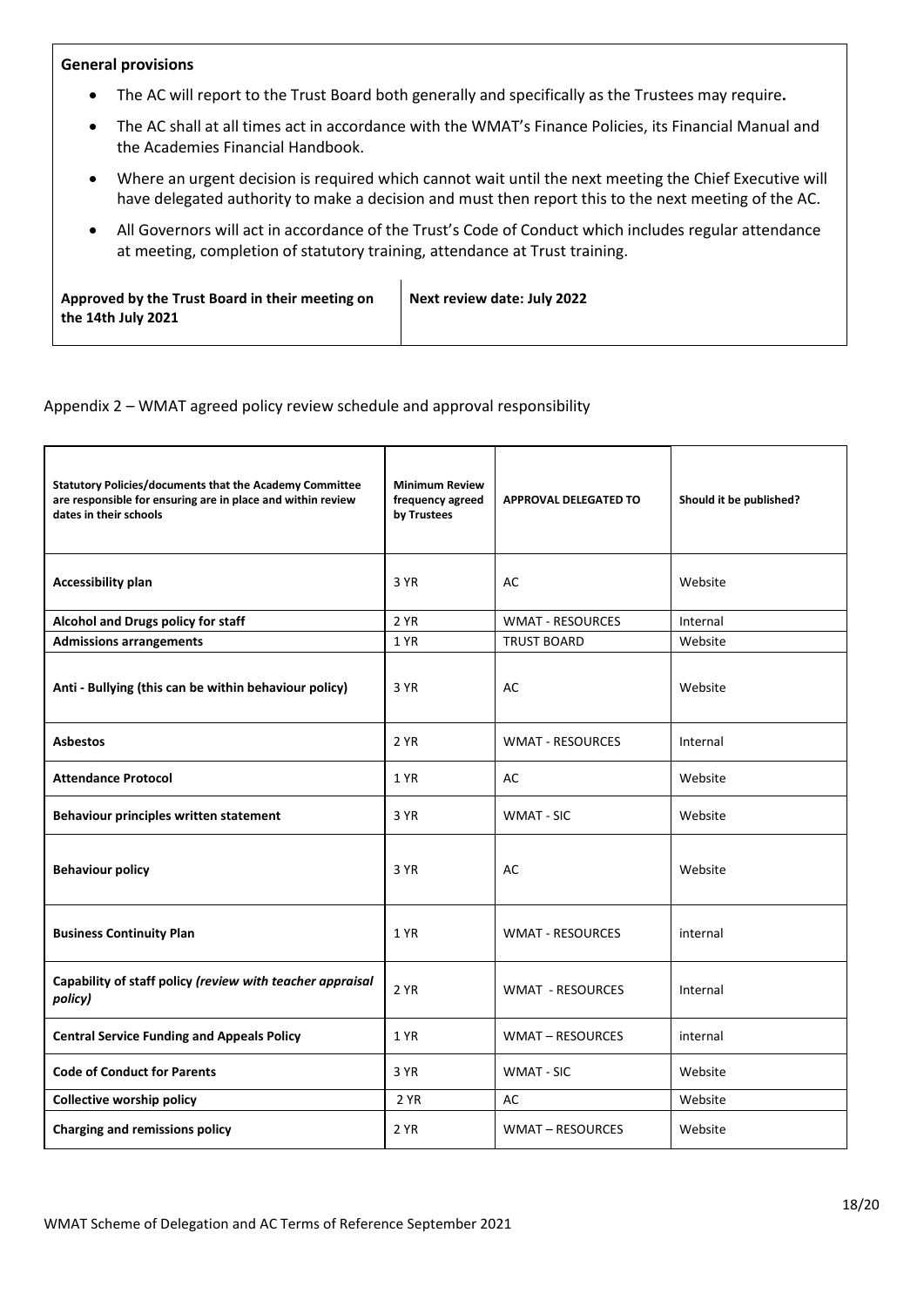| Children with Health needs who cannot attend school                         | 2 YR | <b>WMAT Resources</b>   | Website      |
|-----------------------------------------------------------------------------|------|-------------------------|--------------|
| Child protection policy and procedures                                      | 1 yr | AC                      | Website      |
| <b>Complaints Policy</b>                                                    | 2 YR | <b>WMAT-RESOURCES</b>   | Website      |
| <b>Curriculum Policy</b>                                                    | 2 YR | AC                      | Website      |
| Data protection policy                                                      | 1 YR | <b>WMAT-RESOURCES</b>   | Website      |
| Designated Teacher for Looked After and previously<br>looked after children | 2 YR | <b>WMAT - RESOURCES</b> |              |
| Dignity at work policy                                                      | 2 YR | <b>WMAT - RESOURCES</b> | Internal     |
| <b>Drugs protocol</b>                                                       | 3 YR | AC (Warriner only)      | Website      |
| <b>Early Career Teacher Induction Policy</b>                                | 2 YR | <b>WMAT - RESOURCES</b> | internal     |
| <b>Early Years Foundation Stage</b>                                         | 2 YR | AC                      | Website      |
| <b>E-safety and Acceptable IT user agreement</b>                            | 2 YR | <b>WMAT-RESOURCES</b>   | Website      |
| <b>Exclusion of pupils policy</b>                                           | 3 YR | <b>WMAT-RESOURCES</b>   | Website      |
| Financial procedure, administration and control policy                      | 1 YR | <b>WMAT-RESOURCES</b>   | Internal     |
| <b>Single Equality Policy</b>                                               | 4YR  | <b>WMAT - RESOURCES</b> | Website      |
| <b>Equality Policy impact statement</b>                                     | 1YR  | AC                      | Website      |
| <b>Freedom of information</b>                                               | 3 YR | <b>WMAT - RESOURCES</b> | Website      |
| <b>Gifts and hospitality policy</b>                                         | 3 YR | <b>WMAT-RESOURCES</b>   | Internal     |
| <b>Governor monitoring policy</b>                                           | 1 YR | <b>WMAT - SIC</b>       | internal     |
| Governors' allowances (schemes for paying)                                  | 3 YR | <b>WMAT - RESOURCES</b> | Internal     |
| <b>Governors and Trustees Code of Conduct</b>                               | 1 YR | <b>WMAT-TRUST BOARD</b> | Internal     |
| <b>Health and safety policy</b>                                             | 2 YR | WMAT - RESOURCES        | Website      |
| Home-school agreement document                                              | 3 YR | AC                      | Website      |
| <b>Handbook for Governors and Trustees</b>                                  | 1 YR | WMAT-SIC                | Governor Hub |
| <b>Investment Policy</b>                                                    | 2 YR | <b>WMAT-RESOURCES</b>   | Website      |
| Managing allegations against other pupils                                   | 1 YR | <b>WMAT-RESOURCES</b>   | Internal     |
| Managing sickness absence policy                                            | 2 YR | <b>WMAT RESOURCES</b>   | Internal     |